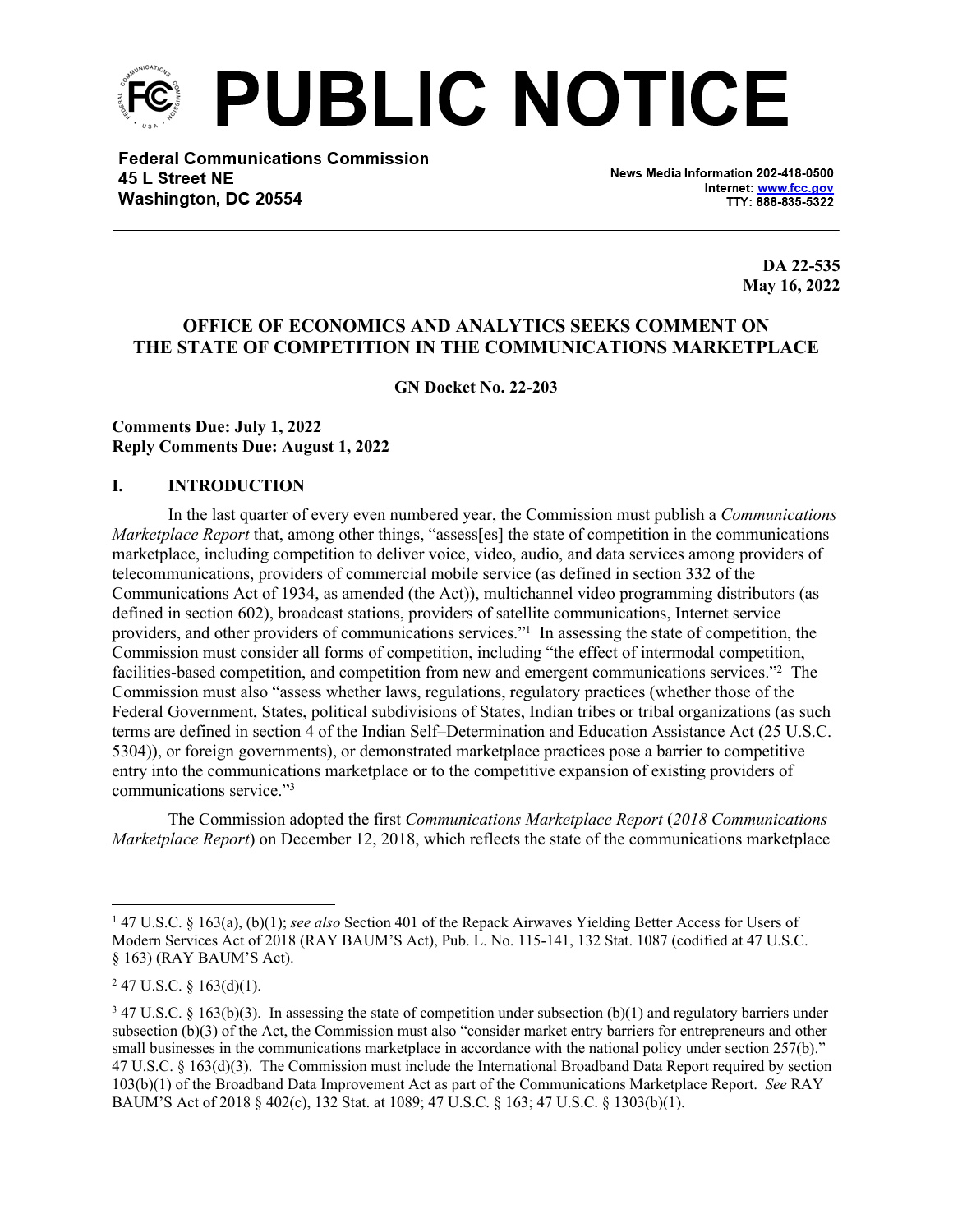primarily as of year-end 2017.<sup>4</sup> The Commission adopted the second *Communications Marketplace Report* (*2020 Communications Marketplace Report*) on December 31, 2020, which reflects the state of the communications marketplace primarily as of year-end 2019.<sup>5</sup>

This *Public Notice* seeks public input to inform the Commission's required assessment of the state of competition in the communications marketplace in its upcoming *Communications Marketplace Report* (*2022 Communications Marketplace Report*) to Congress. Specifically, we seek data, information, and comment on a wide range of issues relevant to the state of competition in the communications marketplace as a whole. We request that commenters submit information, data, and statistics for 2020 and 2021, as well as information on any notable trends and developments that have occurred during early 2022. Industry stakeholders, the public, and all other interested parties are encouraged to submit information, comments, and analyses. To facilitate analysis of competitive trends, parties should submit relevant current and historic data that are comparable over time.

## **II. COMPETITION AND DEPLOYMENT IN MOBILE WIRELESS SERVICES**

Regarding the mobile wireless industry, we request comment and information that could be used to evaluate the state of competition and competitive dynamics within the marketplace for mobile wireless services. In addition to the three facilities-based nationwide mobile wireless service providers, the mobile wireless marketplace consists of numerous regional and local facilities-based providers,<sup>6</sup> mobile virtual network operators (MVNOs) that purchase mobile wireless services wholesale, infrastructure-based mobile virtual network operators (iMVNOs) that utilize the radio access networks of other facilities-based providers while supplying all other aspects of the mobile offering, cable providers that rely on a hybrid wholesale/hotspot arrangement to offer service, and mobile satellite providers that primarily focus on niche services, such as tracking services for aircraft and ships and operations in remote locations.

Comments and information are sought on industry data, competitive dynamics, and trending factors in the mobile wireless industry, including, but not limited to, factors that determine demand for mobile wireless services, the number of connections, pricing, spectrum holdings, network coverage, and the development of innovative technologies. We ask commenters to consider not only how these factors affect direct consumption of mobile wireless services, but also broader implications, such as the current and prospective impact of mobile wireless on the cost and means of doing business and on innovation in various industries. We also request comment on whether laws, regulations, regulatory practices, or demonstrated marketplace practices pose a barrier to competitive entry into the mobile wireless marketplace, or to the competitive expansion of existing providers. Further, we seek information on the extent to which any such laws, regulations, or marketplace practices affect entry conditions for entrepreneurs and other small businesses in the mobile wireless marketplace.

In August 2019, the Commission began a new process for collecting more granular data on the availability of fixed and mobile broadband service. The Broadband Data Collection (BDC) standardizes several of the mobile propagation map parameters that are not standardized in the FCC Form 477 data collection, such as minimum cell edge probabilities and cell loading factors, and maximum modeling resolution. Given the timeframe associated with this new data collection, as well as other factors, we seek comment on whether we can rely on the mobile BDC data for the *2022 Communications Marketplace* 

<sup>4</sup> *Communications Marketplace Report et al.*, GN Docket No. 18-231 et al., Report, 33 FCC Rcd 12558 (2018) (*2018 Communications Marketplace Report*).

<sup>5</sup> *Communications Marketplace Report*, GN Docket No. 20-60, 2020 Communications Marketplace Report, 36 FCC Rcd 2945 (2020) (*2020 Communications Marketplace Report*).

<sup>6</sup> In addition to the existing facilities-based providers, DISH is currently operating as an MVNO but has committed to deploy and utilize its own spectrum, systems, network infrastructure, and other facilities. *Order of Modification and Extension of Time to Construct*, WT Docket 18-197, Order, 35 FCC Rcd 9580, 9586-88, paras. 12-13 (WTB 2020).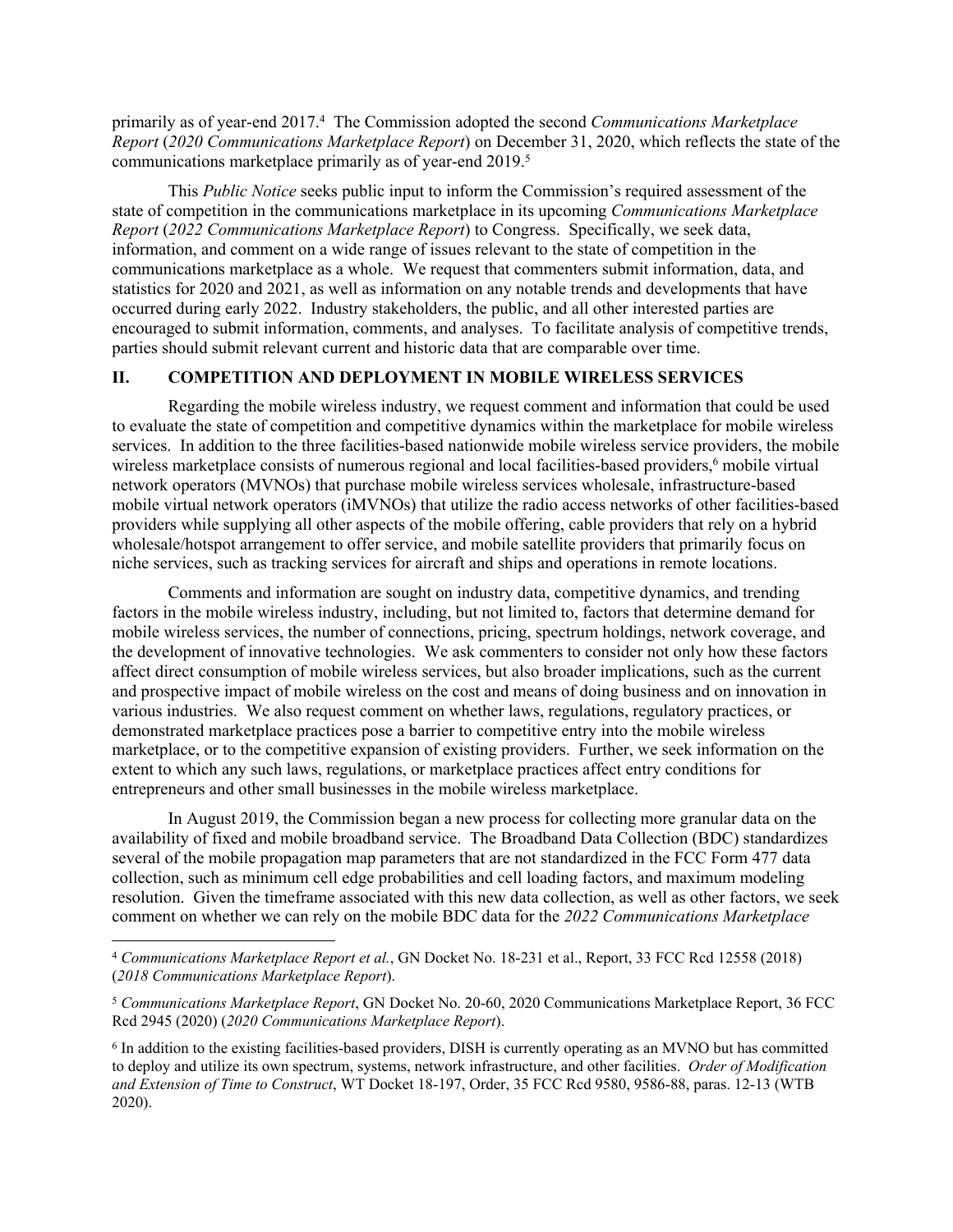*Report*. 7 Should we continue to use solely FCC Form 477 4G LTE coverage data for the upcoming Report, or are there alternative data sources on mobile coverage that we should consider? We also note that since the release of the *2020 Communications Marketplace Report*, service providers have continued to deploy 5G- NR,<sup>8</sup> and we seek comment on appropriate data sources to evaluate 5G coverage and deployment as well as the appropriate data sources to evaluate 4G LTE coverage and deployment.

Commenters are invited to submit data and information on, for example:

- Number of mobile wireless subscribers /connections and churn at the national level and by technology, speeds, and providers
- Trends in connectivity gaps in deployment, speed, and quality of mobile wireless broadband services across geographic areas (e.g., rural, urban, and Tribal) and demographics (e.g., by race and income levels)
- Trends in mobile data traffic and consumer data usage
- Price levels and trends as well as trends in service offerings
- Revenue metrics including total revenue and average revenue per unit for the industry as a whole and for individual providers
- Capital investment and technological upgrades
- Network quality, performance, and speeds of service
- Spectrum holdings, access to spectrum, spectrum usage, spectrum aggregation, and spectrum sharing, as well as considerations for future spectrum auctions with respect to spectrum aggregation
- Role of infrastructure in the mobile wireless marketplace, including any construction and/or deployment of wireless broadband infrastructure related to the Infrastructure Investment and Jobs Act<sup>9</sup>
- Extent of competition in the wireless infrastructure marketplace, including opportunities for new entrants and multi-vendor networks
- Measurements of mobile coverage, nationwide and disaggregated by urban areas, rural areas, and Tribal lands, including discussion of any methodological issues identified
- Innovation, such as adoption of Open RAN by providers, and 5G

<sup>8</sup> *See, e.g*., AT&T, *5G Network, 5G Plans & More–AT&T*, <https://www.att.com/5g/consumer/>(last visited Feb. 25, 2022); T-Mobile, *Our Largest, Fastest, and Most Reliable 5G Network –T-Mobile and Sprint*, [https://www.t](https://www.t-mobile.com/coverage/4g-lte-5g-networks)[mobile.com/coverage/4g-lte-5g-networks](https://www.t-mobile.com/coverage/4g-lte-5g-networks) (last visited Feb. 25, 2022); Verizon, *Verizon 5G Ultra Wideband: Up to 10x Faster Speeds. Check Availability*,<https://www.verizon.com/5g/>(last visited Feb. 25, 2022).

<sup>7</sup> In August 2019, the Commission began a new process for collecting more granular data on the availability of fixed and mobile broadband service with the adoption of the *Digital Opportunity Data Collection Report and Order.* The first BDC collection, of data as of June 30, 2022, is due on September 1, 2022. The BDC system will include some automated validations to help ensure that data are submitted in the proper format and conform to the required specifications. *Establishing the Digital Opportunity Data Collection*, WC Docket No. 19-195, Order, DA-22-241 (WCB 2022). However, only after the coverage maps are published will the challenge and verification processes begin, which will further improve and refine the data. The mobile challenge process is an iterative process that will involve the submission of mobile speed-test data by consumers and other potential challengers, the creation of cognizable challenges, responses from affected service providers, and, ultimately, adjudication by FCC staff. Thus, it is unlikely that the BDC mobile coverage maps will incorporate substantial refinements resulting from the challenge process prior to the release of the *2022 Communications Marketplace Report. Establishing the Digital Opportunity Data Collection; Modernizing the FCC Form 477 Data Program*, WC Docket Nos. 19-195 and 11-10, Second Report and Order and Third Further Notice of Proposed Rulemaking, 35 FCC Rcd 7460, 7476-83, paras. 38- 51 (2020) (*Digital Opportunity Data Collection Second R&O and Third Further Notice*). *Establishing the Digital Opportunity Data Collection; Modernizing the FCC Form 477 Data Program*, WC Docket Nos. 19-195, 11-10, Third Report and Order, 36 FCC Rcd 1126 (*Digital Opportunity Data Collection Third R&O*).

<sup>9</sup> Infrastructure Investment and Jobs Act, Pub. L. No. 117-58, 135 Stat. 429 (2021).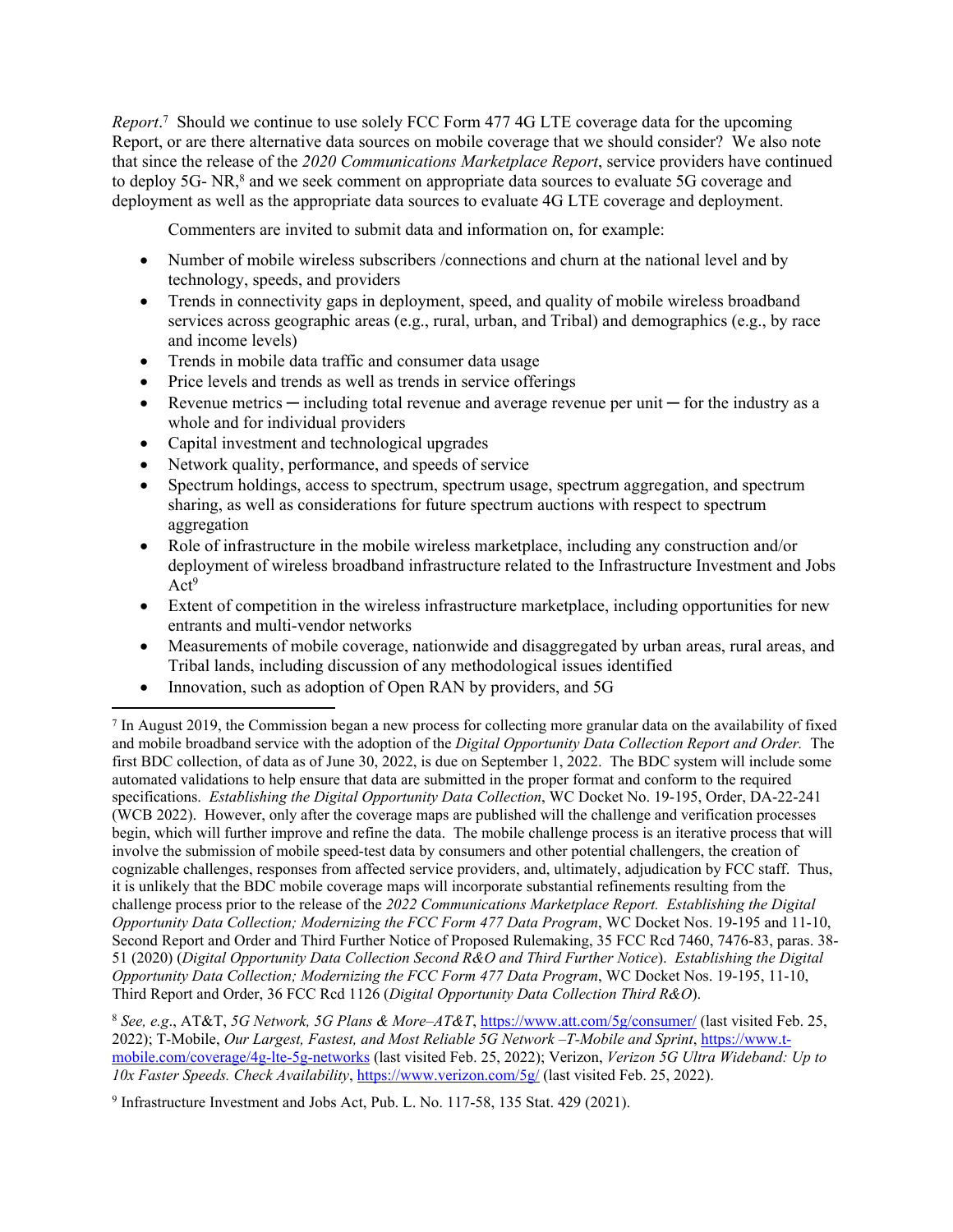- Number and types of mobile applications that have been launched and downloaded by consumers as well as innovations in the types of applications that are available as a result of 5G
- Mix and utilization of devices such as smartphones and wearables across the population
- Impact of innovation on device availability and usage, especially for individuals with disabilities and lower income individuals
- Role of entry conditions (federal, state, and/or local) in mobile wireless competition, including for entrepreneurs and other small businesses
- Recent entry into and exit from the marketplace
- Extent of competition between mobile and fixed (i.e., wireline, satellite, and fixed wireless) providers of voice, broadband, and video services
- Interaction of mobile wireless technology with other sectors of the economy, including how developments and needs in other sectors affect mobile wireless technology innovation
- Effects of the COVID-19 pandemic on the marketplace for mobile broadband services
- Status and trends of connectivity-related gaps (e.g., disparity in mobile broadband connectivity, homework gap, uneven access to healthcare services) across geographies, demographics and income levels, and the impact of the pandemic and government programs, including EBB, ACP, and ECF, on these gaps
- Effects of early termination fees on consumer contracts and the consumer's ability to switch providers

Further, since the release of the 2020 Communications Marketplace Report, the COVID-19 pandemic has altered the ways in which Americans interact with mobile services, and we seek comment on how this should be incorporated into our analysis. We request comment on the criteria or metrics that could be used to evaluate the impacts of the pandemic and the accessibility and affordability of wireless services.

# **III. COMPETITION AND DEPLOYMENT IN FIXED BROADBAND SERVICES**

Consumers access fixed broadband services through a variety of technologies, including cable broadband service, DSL, fiber to the premise, terrestrial fixed wireless service, and satellite service. These services differ in their availability and in various characteristics such as price, speed, and latency.<sup>10</sup>

Regarding fixed broadband services (i.e., wireline, satellite, and terrestrial fixed wireless), we request comment on the criteria or metrics that could be used to evaluate the state of competition for those services and the state of broadband deployment. Comments and information also are sought on industry data, competitive dynamics, and trending factors in the provision of fixed broadband services. We request comment on the extent to which differences in service quality, e.g., latency, actual (as opposed to advertised) speeds received, consistency of speeds, and data allowances affect consumers' ability to use the services effectively, and whether these differences significantly affect competition.

We also request comment on whether laws, regulations, regulatory practices, or demonstrated marketplace practices pose a barrier to facilities-based competitive entry into the marketplace for the provision of fixed services, or to the competitive expansion of existing facilities-based service providers. Further, we seek information on the extent to which any such laws, regulations, or marketplace practices affect entry conditions for entrepreneurs and other small businesses in the provision of facilities-based fixed broadband services.<sup>11</sup>

Commenters are invited to submit data and information on, for example:

<sup>&</sup>lt;sup>10</sup> Latency refers to the time it takes for a data packet to travel back and forth through the network.

<sup>11</sup> *See* RAY BAUM'S Act of 2018 § 401.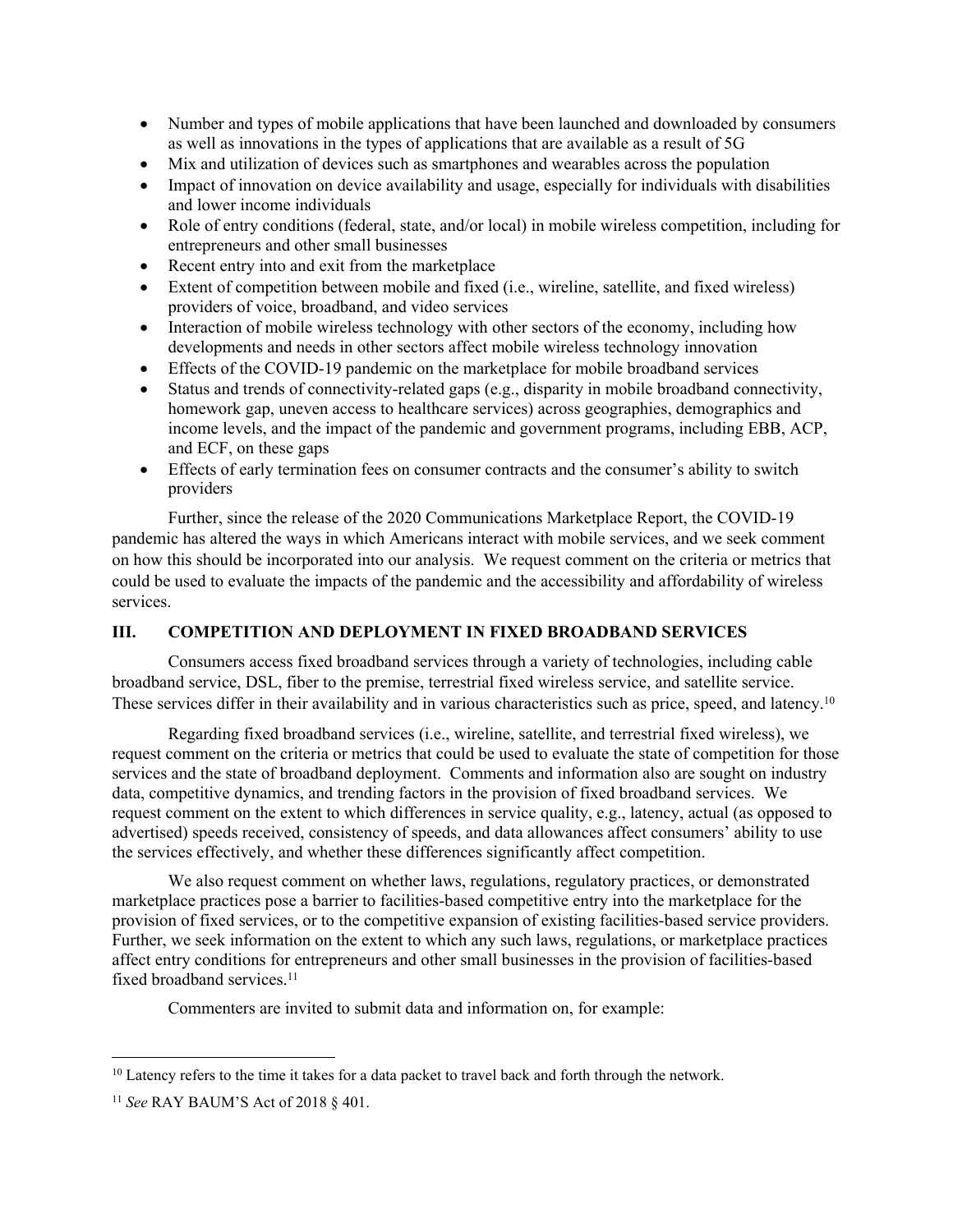- Number of fixed broadband subscribers/connections at the national level disaggregated by each of technology, speed, and service provider
- Trends in connectivity gap in deployment, speeds, and quality of fixed broadband services across geographic areas (e.g., rural, urban, and Tribal) and demographics (e.g., by race and income levels)
- Competition in the provision of fixed broadband services
- Extent of competition between fixed broadband providers that rely on different types of transmission technologies, such as fiber, cable, digital subscriber lines (DSL), fixed wireless, and satellite, and the degree to which consumers consider or treat their services as substitutes
- Whether we can evaluate competition between services by evaluating census-tract level take rates $12$
- Extent to which there are quality of service differences between technologies and that consumers consider these differences to be significant
- Factors that determine consumer demand for fixed broadband services and the number of fixed broadband subscribers
- Data caps and the provision and consumption of fixed broadband services
- Trends in data traffic and consumer data usage
- Price levels and affordability and trends as well as trends in service offerings
- Revenue metrics ─ including total revenue and average revenue per unit ─ for the industry as a whole and for individual providers
- Capital investment, innovation and technological upgrades
- Network quality and speeds of service, including latency
- Role of entry conditions (federal, state, and/or local) in fixed broadband services, including for entrepreneurs and other small businesses
- Recent entry into and exit from the marketplace
- Criteria, metrics or methodologies that might be used to evaluate potential competition between mobile wireless and fixed broadband services, including the extent to which these services are viewed by consumers as substitutes or complements
- Extent to which competition between fixed and mobile broadband services affects prices or service quality
- Extent to which survey data could help inform our evaluation of substitutability, including a discussion of reliable data sources
- Effects of the COVID-19 pandemic on the marketplace for fixed broadband services
- Status of competition among broadband providers in multiple tenant environments
- Effects of early termination fees on consumer contracts and the consumer's ability to switch providers
- Status and trends of connectivity-related gaps (e.g., disparity in fixed broadband connectivity, homework gap, uneven access to healthcare services) across geographies, demographics and income levels, and the impact of the pandemic and government programs, including EBB, ACP, and ECF, on these gaps

Further, what data sources should the Commission consider to evaluate competition or deployment of fixed services, including any potential deployment related to the Infrastructure Investment

<sup>12</sup> In the *Fourteenth Broadband Deployment Report*, for example, the Commission found that while the data appeared to show that terrestrial fixed wireless services were widely available, there was also a noticeably low subscription rate for fixed wireless services as compared to fixed terrestrial services. *Fourteenth Broadband Deployment Report*, 36 FCC Rcd at 851-52, para. 28. The Commission made the same observation for the deployment data for fixed satellite broadband service. *See id.* at 851, para. 27.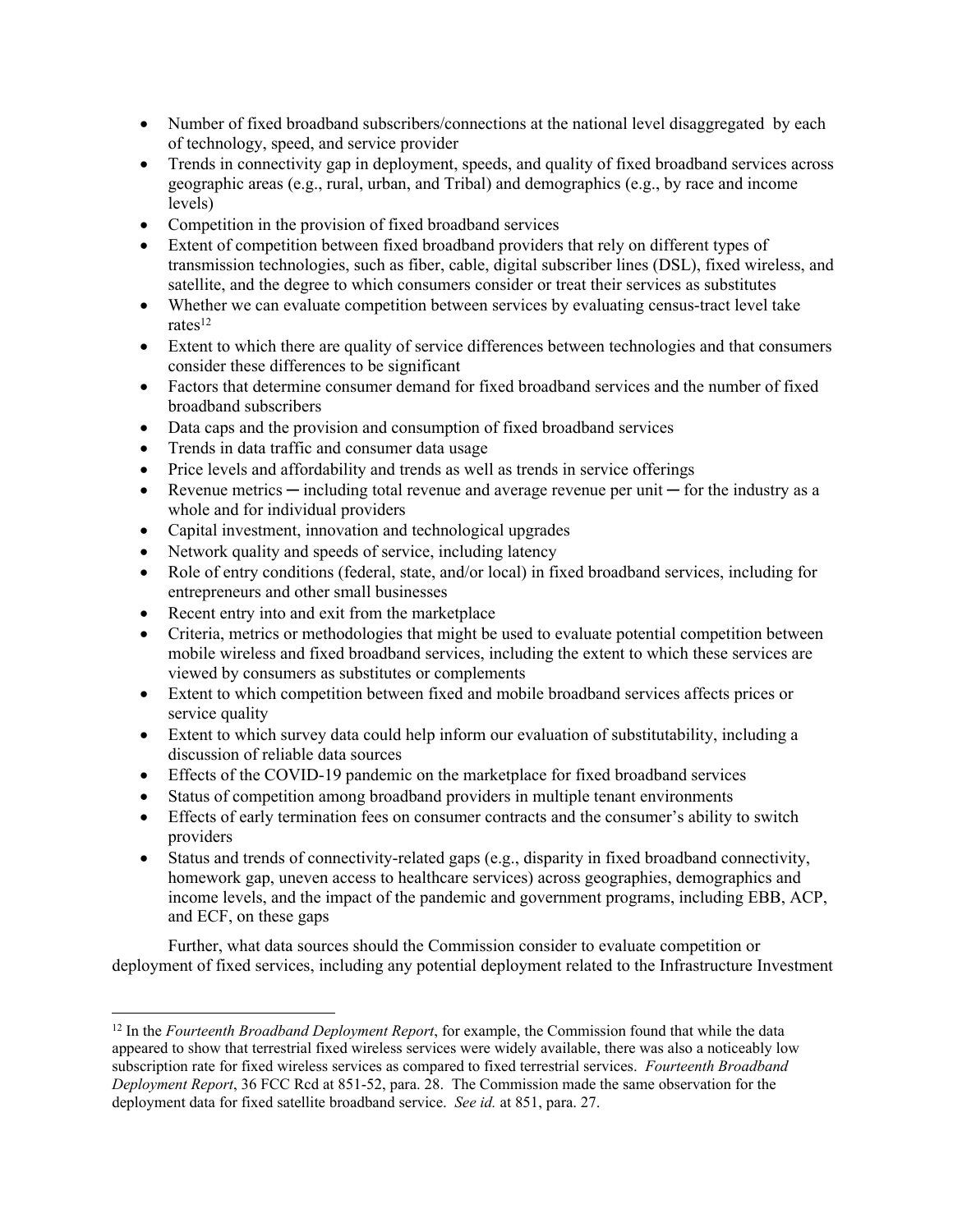and Jobs Act?<sup>13</sup> In August 2019, the Commission began a new process for collecting more granular data on the availability of fixed and mobile broadband service.<sup>14</sup> The first BDC collection of data as of June 30, 2022 is due on September 1, 2022. Given the timeframe associated with this new data collection, as well as other factors, we seek comment on whether we can include the fixed BDC data in the 2022 *Communications Marketplace Report*. Should we continue to rely solely on FCC Form 477 coverage data for the upcoming Report, or are there alternative data sources on broadband coverage that we should consider?<sup>15</sup> We request comment on ways that we could improve our assessment of consumers' fixed broadband options in the local market using FCC Form 477 data. For example, we seek comment on whether we should exclude a filer's FCC Form 477 deployment data in census blocks where the filer reports no or de minimis residential subscribers in the corresponding census tract or the filer does not meet a de minimis take rate for their services. Commenters are invited to submit comments on, for example:

- Census-tract subscriber count or take rates that would be sufficiently low to raise a concern about a filer's deployment data
- Information that we could use to check a filer's deployment data in an area
- Alternative deployment data that we could use either in lieu of the FCC Form 477 data or as a supplement to those data

## **IV. VOICE**

Regarding voice services, we request comment on the criteria or metrics that could be used to evaluate the state of competition in this marketplace. Comments and information also are sought on industry data, competitive dynamics, and trending factors in the provision of voice services. We also request comment on whether laws, regulations, regulatory practices, or demonstrated marketplace practices pose a barrier to facilities-based competitive entry into the marketplace for the provision of voice services. Further, we seek information on the extent to which any such laws, regulations, or marketplace practices affect entry conditions for entrepreneurs and other small businesses in the provision

<sup>&</sup>lt;sup>13</sup> We note that data reflecting deployment relating to the Infrastructure Investment and Jobs Act would have to be of a far later vintage than December 31, 2020.

<sup>&</sup>lt;sup>14</sup> The Commission has relied exclusively on FCC Form 477 data in evaluating fixed broadband deployment since 2016. *Inquiry Concerning the Deployment of Advanced Telecommunications Capability to All Americans in a Reasonable and Timely Fashion, and Possible Steps to Accelerate Such Deployment Pursuant to Section 706 of the Telecommunications Act of 1996, as Amended by the Broadband Data Improvement Act*, GN Docket No. 15-191, 2016 Broadband Deployment Report, 31 FCC Rcd 699, 729, para. 73 (2016); *Inquiry Concerning the Deployment of Advanced Telecommunications Capability to All Americans in a Reasonable and Timely Fashion, and Possible Steps to Accelerate Such Deployment Pursuant to Section 706 of the Telecommunications Act of 1996, as Amended by the Broadband Data Improvement Act*, GN Docket No. 14-126, 2015 Broadband Progress Report and Notice of Inquiry on Immediate Action to Accelerate Deployment, 30 FCC Rcd 1375, 1414, para. 69 (2015). In August 2019, the Commission began a new process for collecting more granular data on the availability of fixed and mobile broadband service*. Establishing the Digital Opportunity Data Collection; Modernizing the FCC Form 477 Data Program*, WC Docket Nos. 19-195 and 11-10, Report and Order and Second Further Notice of Proposed Rulemaking, 34 FCC Rcd 7505 (2019) (*Digital Opportunity Data Collection R&O and Second Further Notice)*; *see also Digital Opportunity Data Collection Second R&O and Third Further Notice*, 35 FCC Rcd at 7465; *Digital Opportunity Data Collection Third R&O*, 36 FCC Rcd at 1126. We note that this new collection of coverage data will likely not be used in the *2022 Communications Marketplace Report*. We anticipate, however, that we will analyze these data in addition to FCC Form 477 data for use in future reports.

<sup>&</sup>lt;sup>15</sup> The Commission has recognized that FCC Form 477 broadband data may overstate fixed broadband services, especially in large or irregularly shaped census blocks. *See, e.g.*, *2020 Communications Marketplace Report*, 36 FCC Rcd at 2992, para. 69; *Inquiry Concerning the Deployment of Advanced Telecommunications Capability to All Americans in a Reasonable and Timely Fashion*, GN Docket No. 19-285, 2020 Broadband Deployment Report, 35 FCC Rcd 8986, 8998, para. 26 (2020) (*2020 Broadband Deployment Report*).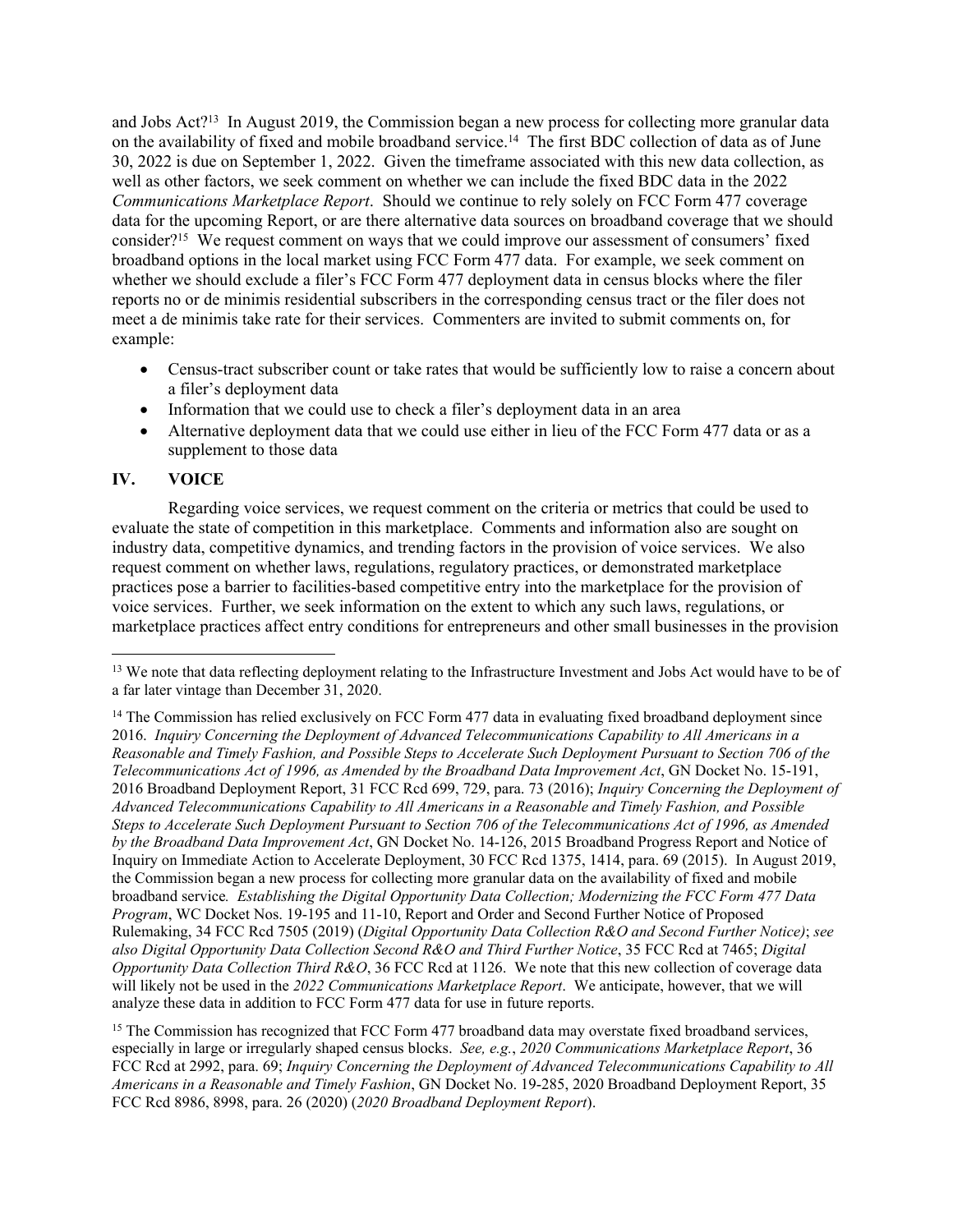of voice services. We also request comment on the criteria, metrics, or methodologies that might be used to evaluate potential competition between mobile wireless and fixed voice services, including the extent to which these services are viewed by consumers as substitutes or complements. Finally, we seek information on the proportion of households that do not subscribe to either fixed or mobile voice, as well as the effect of cross-platform messaging applications.

## **V. VIDEO**

We request comment on the issues and trends affecting competition in the market to deliver video programming services.<sup>16</sup> We plan to use an analytical framework similar to that employed in the *2020 Communications Marketplace Report*, which categorizes entities that deliver video services into three groups—multichannel video programming distributors (MVPDs), online video distributors (OVDs), and broadcast television stations.<sup>17</sup> MVPDs use wireline or satellite technologies to deliver video programming to consumers in the form of channel packages, which typically include linear channels from cable networks and retransmitted broadcast television stations, as well as video-on-demand (VOD) content.<sup>18</sup> OVDs deliver video content to consumers via the Internet using a variety of business models, including advertising-supported video offerings; subscription models that give access to an entire video library; transactional models where consumers pay for programming on a per-program basis; and virtual multichannel video programming services that deliver packages of streaming linear channels to subscribers in a fashion similar to traditional MVPDs.<sup>19</sup> Broadcast television stations offer linear video programming channels over-the-air to households that receive this programming using a television set connected to an antenna.<sup>20</sup>

We seek comment on both intragroup competition (i.e., competition within a group) and intergroup competition (i.e., competition between groups) in the video marketplace. Specifically, we seek information on the business models and competitive strategies employed by video service providers. We also request comment on whether laws, regulations, regulatory practices, or demonstrated marketplace practices pose a barrier to competitive entry into the video marketplace, or to the competitive expansion of existing providers. Further, we seek information on the extent to which any such laws, regulations, or marketplace practices affect entry conditions for entrepreneurs and other small businesses in the video marketplace.

Commenters are invited to provide data and information on, for example:

- Video service pricing
- Video service offerings and features (e.g., original or exclusive programming, number or frequency of ads shown, device compatibility)
- Trends in video subscription and usage patterns including household subscription to or usage of multiple video services
- Vertical integration of programming ownership and distribution and any implications for competition and programming diversity
- Technological developments (e.g., deployment of ATSC 3.0 service)
- Provision of video programming accessible to people with disabilities

<sup>&</sup>lt;sup>16</sup> Video programming is defined as: "Programming provided by, or generally considered comparable to programming provided by, a television broadcast station that is distributed and is exhibited for residential use." 47 U.S.C. § 522(20); *see also* 47 CFR § 76.6(ff).

<sup>17</sup> *2020 Communications Marketplace Report*, 36 FCC Rcd at 3047, para. 150.

<sup>18</sup> *2020 Communications Marketplace Report*, 36 FCC Rcd at 3047, para. 151.

<sup>19</sup> *2020 Communications Marketplace Report*, 36 FCC Rcd at 3048, para. 152.

<sup>20</sup> *2020 Communications Marketplace Report*, 36 FCC Rcd at 3048, para. 153.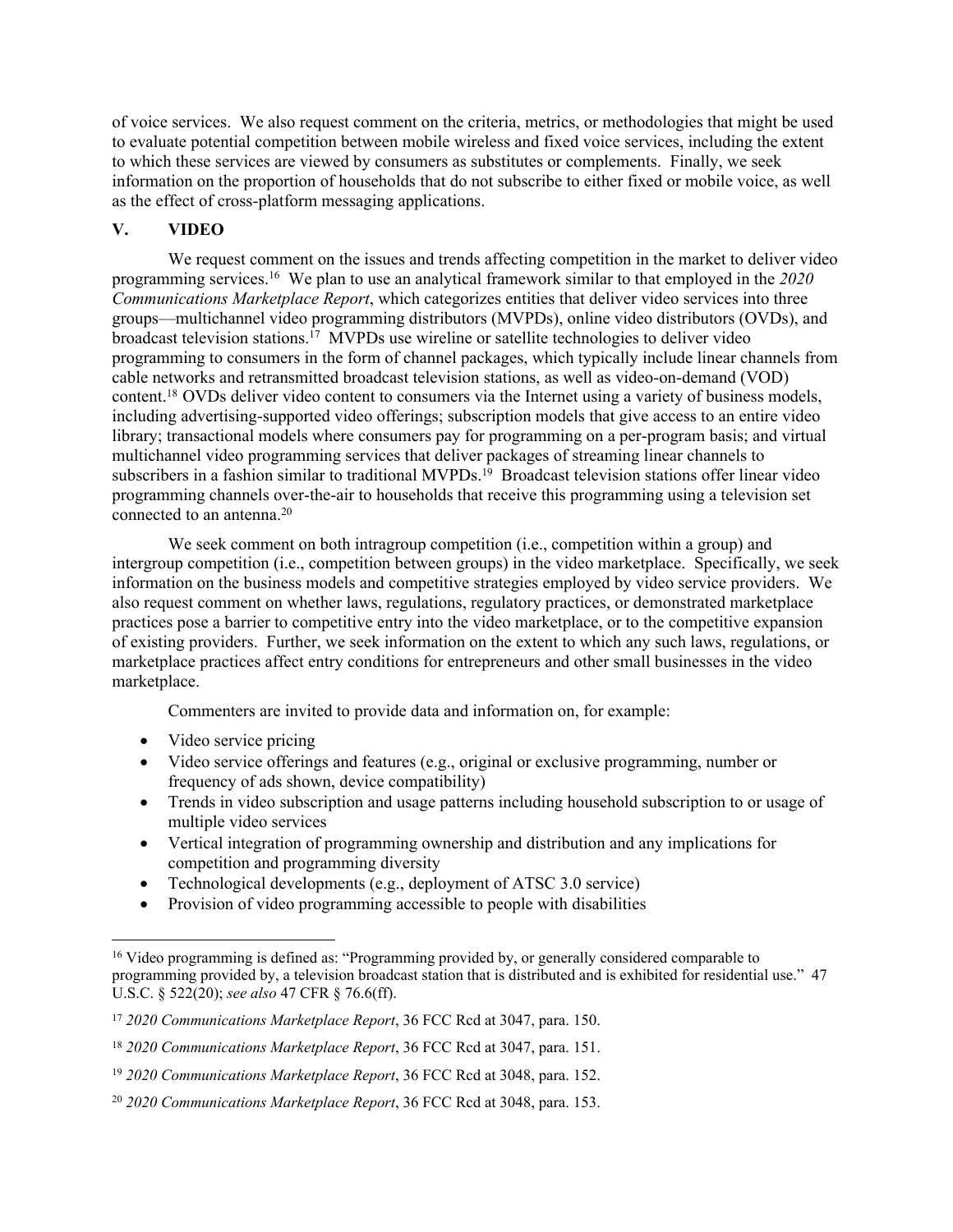- Provision of diverse video programming
- Recent entry into and exit from the marketplace
- Effects of the COVID-19 pandemic on the marketplace for video services
- Status of competition among video providers in multiple tenant environments
- Effects of early termination fees on consumer contracts and the consumer's ability to switch providers
- Operating and financial statistics including subscriptions, subscription revenue, advertising revenue, retransmission consent fee revenue, and any other sources of revenue
- Data and comment that will help the Commission analyze how the ongoing evolution in the video programming market affects competition in the related market for set-top boxes and devices, including how it affects the extent to which consumer choice for devices to access MVPD content remains a relevant aspect of the competitive environment

# **VI. AUDIO**

We request comment on the criteria or metrics that could be used to evaluate the state of competition in the audio programming marketplace. We plan to use an analytical framework similar to that employed in the *2020 Communications Marketplace Report*, which categorizes entities that deliver audio programming into three groups— terrestrial broadcast radio stations, satellite radio, and online audio providers.<sup>21</sup> We seek comment on using this approach. Terrestrial radio broadcasters use terrestrial radio stations licensed by the Commission to broadcast audio content over the air to consumers, who use radios to receive the stations' programming.<sup>22</sup> Satellite radio uses satellite technology to offer subscription-based audio programming to consumers.<sup>23</sup> Online audio providers use the Internet to deliver a variety of audio services to listeners including linear audio channels and access to music libraries and podcasts.<sup>24</sup>

We seek comment on both intragroup competition (i.e., competition within a group) and intergroup competition (i.e., competition between groups) in the audio marketplace. Specifically, we seek comment and information on industry data, competitive dynamics, and trending factors. We also request comment on whether laws, regulations, regulatory practices, or demonstrated marketplace practices pose a barrier to competitive entry into the audio marketplace, or to the competitive expansion of existing providers. Further, information is sought on the extent to which any such laws, regulations, or marketplace practices affect entry conditions for entrepreneurs and other small businesses in the audio marketplace.

Commenters are invited to submit data and information related to participants in the marketplace for the delivery of audio programming, including, but not limited to, terrestrial radio broadcasters (i.e., AM and FM radio stations), satellite radio providers, and entities that provide audio programming over the Internet and to mobile devices on, for example:

- Industry participants in the provision of audio programming services
- Trends in service offerings, pricing, and consumer behavior
- Provision of audio programming accessible to people with disabilities
- Provision of diverse audio programming
- Ratings, subscribership, and revenue information, for the marketplace as a whole and for individual industry participants

<sup>21</sup> *2020 Communications Marketplace Report*, 36 FCC Rcd at 3086, para. 240.

<sup>22</sup> *2020 Communications Marketplace Report*, 36 FCC Rcd at 3087, para. 242.

<sup>23</sup> *2020 Communications Marketplace Report*, 36 FCC Rcd at 3087, para. 243.

<sup>24</sup> *2020 Communications Marketplace Report*, 36 FCC Rcd at 3087, para. 244.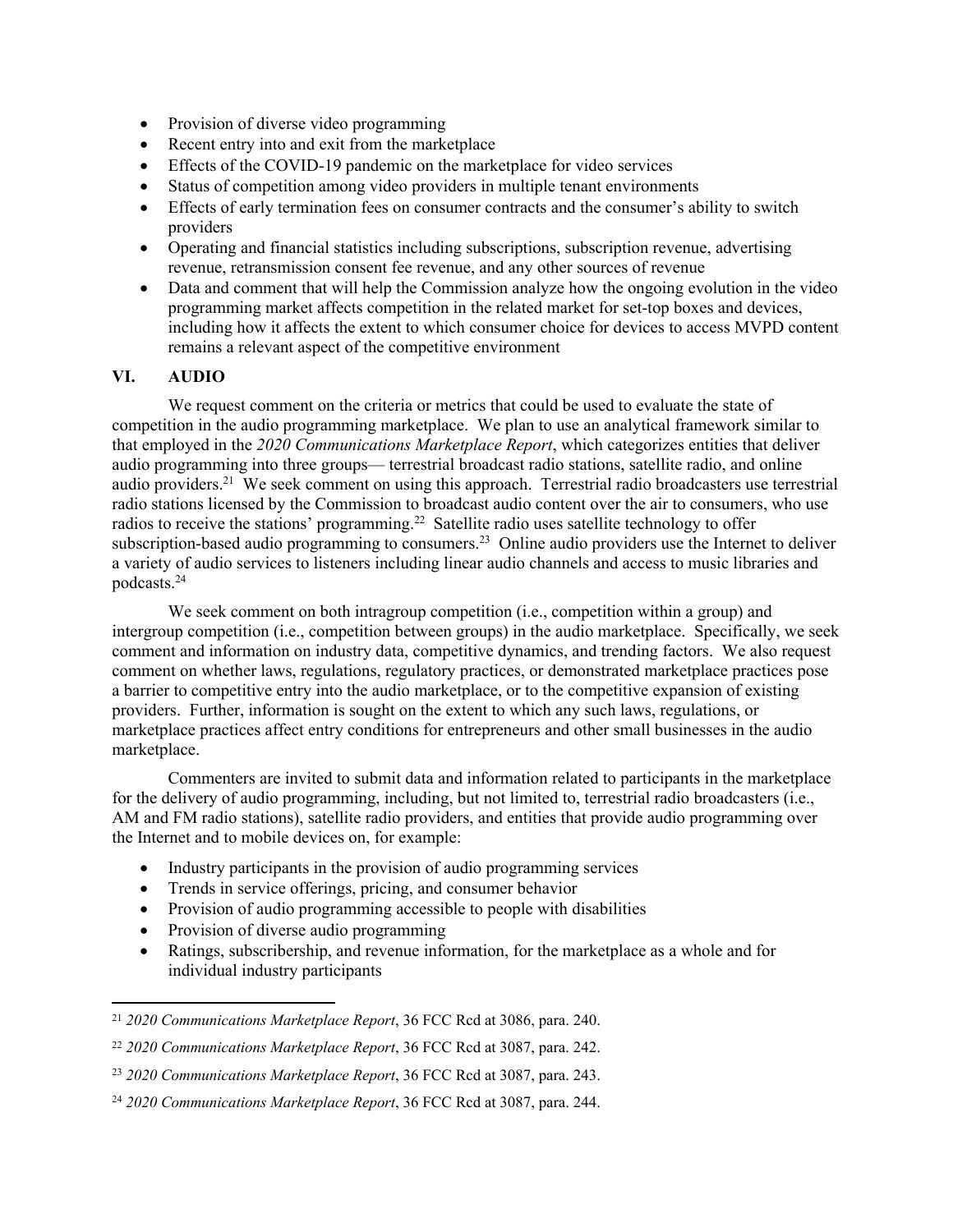- Effects of the COVID-19 pandemic on the marketplace for audio programming services
- Capital investment, innovation, and the deployment of advanced technology
- Requirements for entry into the marketplace
- Recent entry into and exit from the marketplace

# **VII. SATELLITE COMMUNICATIONS SERVICES**

Satellite communications services constitute a technology sector that participates in multiple marketplaces. Satellites function as relay stations in space that receive signals from an earth station and then re-transmit the signal to a distant point located often thousands of miles from the point of signal origination.<sup>25</sup> In broad terms, satellites operate in either a geostationary (GSO) or non-geostationary (NGSO) orbit.<sup>26</sup> In recent years, the Commission has received an unprecedented number of applications for non-geostationary satellite orbit (NGSO) space station licenses, including for NGSO FSS systems.<sup>27</sup> Traveling closer to the Earth than a traditional GSO satellite, low- and medium-orbit NGSO FSS satellite constellations are capable of providing broadband services to industry, enterprise, and residential customers with lower latency and faster speeds than was previously available via satellite.<sup>28</sup> The Commission has also received, and granted, a number of applications from GSO operators proposing the next generation of very high throughput satellites. These satellites are also capable of providing broadband to enterprise, industry, and residential customers at much faster speeds than the traditional GSO satellites.

Satellite communications services may be provided in several ways based on the specific business context and objective. We seek data, information, and comment on the delivery of voice, video, audio, and data services by providers of satellite communications, particularly services that may not be encompassed by the remaining product markets discussed in this notice. We request comment on the criteria or metrics that could be used for analysis of competition among satellite communications providers, as well as comment and information on industry data, competitive dynamics, and trending factors.

Commenters are invited to submit data and information on, for example:

- Retail and wholesale communications services that are provided by satellite communications providers
- Identification of satellite communications providers and description of the communications services
- Types of buyers of satellite communications services
- Requirements for entry into the marketplace and significant barriers to such entry
- Recent and prospective entry into and exit from the marketplace
- Orbital and spectrum resources, access to spectrum, spectrum usage, and spectrum aggregation
- Price levels as well as trends in service offerings, pricing, and consumer behavior
- Investment, subscribership, and financial indicators (such as revenues or profitability)
- Network quality and speeds of service

<sup>&</sup>lt;sup>25</sup> An earth station is a station located either on the Earth's surface or within the major portion of the Earth's atmosphere and intended for communication: (1) with one or more space stations; or (2) with one or more stations of the same kind by means of one or more reflecting satellites or other objects in space. 47 CFR § 25.103 (*Earth station*).

<sup>26</sup> *2018 Communications Marketplace Report*, 33 FCC Rcd at 12670, para. 209.

<sup>27</sup> *Revising Spectrum Sharing Rules for Non-Geostationary Orbit, Fixed-Satellite Service Systems et al.*, IB Docket No. 21-456, et al., Order and Notice of Proposed Rulemaking, FCC 21-123, at 2 (Dec. 15, 2021).

<sup>28</sup> *Id.*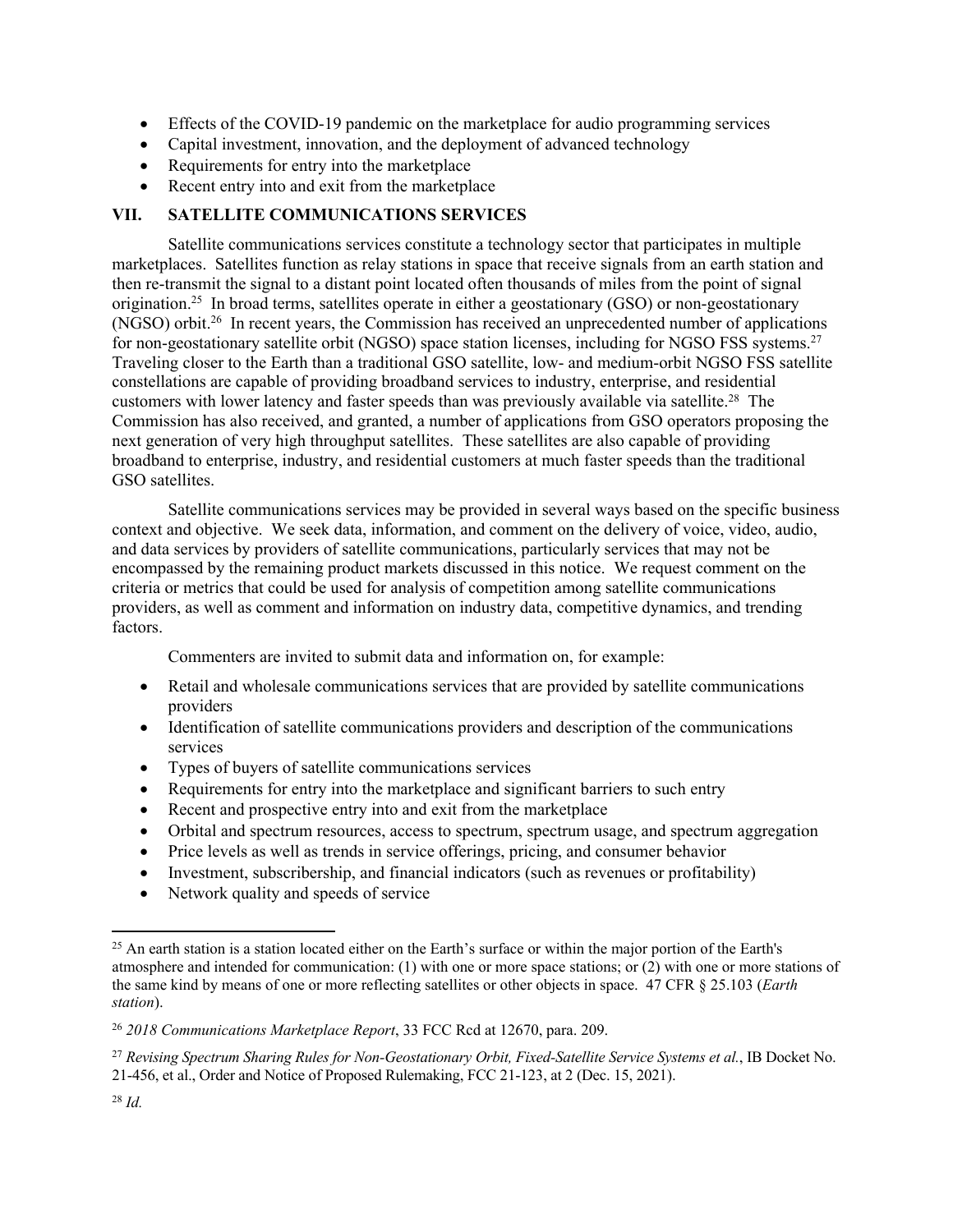- Innovation in the market
- Extent of competition as it relates to satellite communications, including the effects of intermodal competition with other fixed or mobile providers of communications services
- Impact of entry by NGSO FSS low-earth orbit licensees and market access grantees, as well as the new high-capacity GSO throughput satellites, on competition and broadband deployment, including prospective effects on Universal Service Fund programs and efforts to bridge the connectivity gap

## **VIII. INTERNATIONAL BROADBAND DATA**

As part of its assessment in the *Communications Marketplace Report*, the Commission must by statute include "information comparing the extent of broadband service capability (including data transmission speeds and price for broadband service capability) in a total of 75 communities in at least 25 countries abroad for each of the data rate benchmarks for broadband service utilized by the Commission to reflect different speed tiers."<sup>29</sup> The Commission must choose international communities comparable to various communities in the United States with respect to population size, population density, topography, and demographic profile.<sup>30</sup> The Commission is required to include a "geographically diverse selection of countries" and "communities including the capital cities of such countries."<sup>31</sup> The Commission must "identify relevant similarities and differences in each community, including their market structures, the number of competitors, the number of facilities-based providers, the types of technologies deployed by such providers, the applications and services those technologies enable, the regulatory model under which broadband service capability is provided, the types of applications and services used, business and residential use of such services, and other media available to consumers."<sup>32</sup>

We seek data, information, and comment on comparative international information on broadband services that can inform this assessment. Commenters are invited to submit data and information on, for example:

- International fixed and mobile broadband quality of service
- International fixed and mobile broadband pricing
- International fixed and mobile broadband deployment by technology
- Additional comparison countries beyond the Organization for Economic Cooperation and Development (OECD) countries
- Alternative quality of mobile broadband service (e.g. download speed, upload speed, latency, etc.) datasets that should be considered for analysis
- Fixed and mobile broadband deployment data for non-European OECD countries, which may be comparable to FCC Form 477 data for the U.S. and the European Commission's coverage data for the European Union (E.U.)<sup>33</sup>
- Alternative fixed and mobile broadband pricing datasets that we should consider for analysis

<sup>30</sup> *Id.* § 1303(b)(2).

<sup>31</sup> *Id*.

<sup>32</sup> *Id*. § 1303(b)(3).

<sup>29</sup> 47 U.S.C. § 1303(b)(1). The Broadband Data Improvement Act, Pub. L. No. 110-385, 122 Stat. 4096 (2008), is codified in Title 47, Chapter 12 of the United States Code. 47 U.S.C. § 1301 et seq.

<sup>33</sup> The previous report included European coverage data based on the *2019 Broadband Coverage in Europe Report*, which discusses the 28 member countries of the E.U., as well as Iceland, Norway, and Switzerland. European Commission, Broadband Coverage in Europe 2019 (Sept. 4, 2020), [https://op.europa.eu/en/publication-detail/-](https://op.europa.eu/en/publication-detail/-/publication/077cc151-f0b3-11ea-991b-01aa75ed71a1) [/publication/077cc151-f0b3-11ea-991b-01aa75ed71a1](https://op.europa.eu/en/publication-detail/-/publication/077cc151-f0b3-11ea-991b-01aa75ed71a1) (*2019 Broadband Coverage in Europe Report*).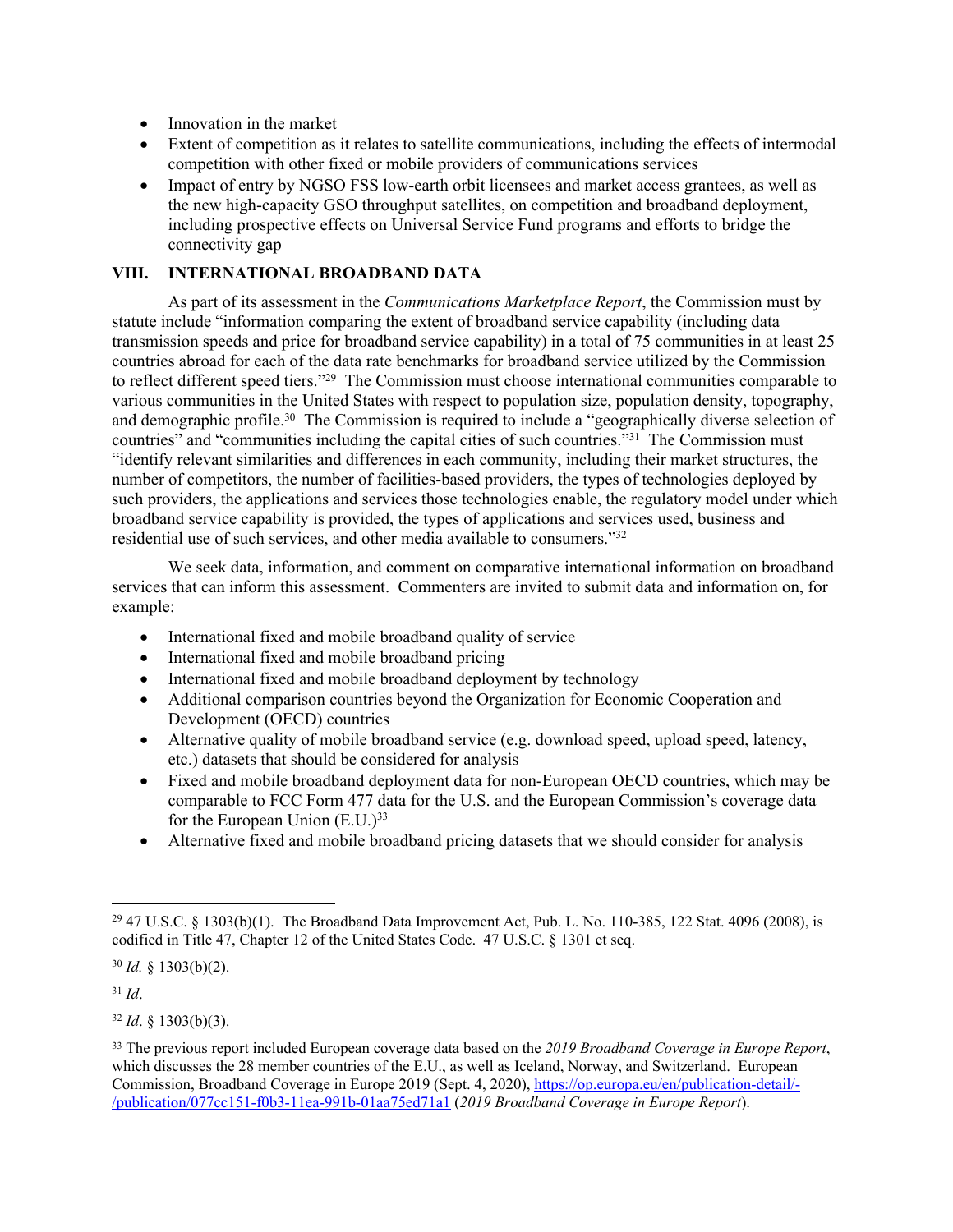Alternative methodologies used to compare data transmission speeds and prices for broadband service across communities and countries

## **IX. OTHER ISSUES**

As part of the Commission's continuing effort to advance digital equity for all,<sup>34</sup> including people of color, persons with disabilities, persons who live in rural areas or Tribal lands, and others who are or have been historically underserved, marginalized, or adversely affected by persistent poverty or inequality, we invite comment on any issues of diversity, equity,<sup>35</sup> inclusion, and accessibility in the communications marketplace.

## **X. PROCEDURAL MATTERS**

Pursuant to sections  $1.415(d)$  and  $1.419$  of the Commission's rules,<sup>36</sup> interested parties may file comments on or before July 1, 2022, and reply comments on or before August 1, 2022, in GN Docket No. 22-203. Comments may be filed using the Commission's Electronic Comment Filing System (ECFS) or by filing paper copies.<sup>37</sup> We strongly encourage interested parties to file comments electronically.

- Electronic Filers: Comments may be filed electronically using the Internet by accessing the ECFS:<http://www.fcc.gov/ecfs/>.
- Paper Filers: Parties who choose to file by paper must file an original and one copy of each filing.

Filings can be sent by commercial overnight courier or by first-class or overnight U.S. Postal Service mail. All filings must be addressed to the Commission's Secretary, Office of the Secretary, Federal Communications Commission.

- Commercial overnight mail (other than U.S. Postal Service Express Mail and Priority Mail) must be sent to 9050 Junction Drive, Annapolis Junction, MD 20701.
- U.S. Postal Service first-class, Express, and Priority mail must be addressed to 45 L Street NE, Washington, DC 20554.

<sup>36</sup> 47 CFR §§ 1.415(d), 1.419.

<sup>&</sup>lt;sup>34</sup> Section 1 of the Communications Act of 1934, as amended, provides that the Commission "regulat[es] interstate and foreign commerce in communication by wire and radio so as to make [such service] available, so far as possible, to all the people of the United States, without discrimination on the basis of race, color, religion, national origin, or sex." 47 U.S.C. § 151.

<sup>&</sup>lt;sup>35</sup> The term "equity" is used here consistent with Executive Order 13985 as the consistent and systematic fair, just, and impartial treatment of all individuals, including individuals who belong to underserved communities that have been denied such treatment, such as Black, Latino, and Indigenous and Native American persons, Asian Americans and Pacific Islanders and other persons of color; members of religious minorities; lesbian, gay, bisexual, transgender, and queer (LGBTQ+) persons; persons with disabilities; persons who live in rural areas; and persons otherwise adversely affected by persistent poverty or inequality. *See* Executive Order on Advancing Racial Equity and Support for Underserved Communities Through the Federal Government, Exec. Order No. 13985, 86 Fed. Reg. 7009 (Jan. 20, 2021).

<sup>37</sup> *See Electronic Filing of Documents in Rulemaking Proceedings*, 63 Fed. Reg. 24121 (1998).